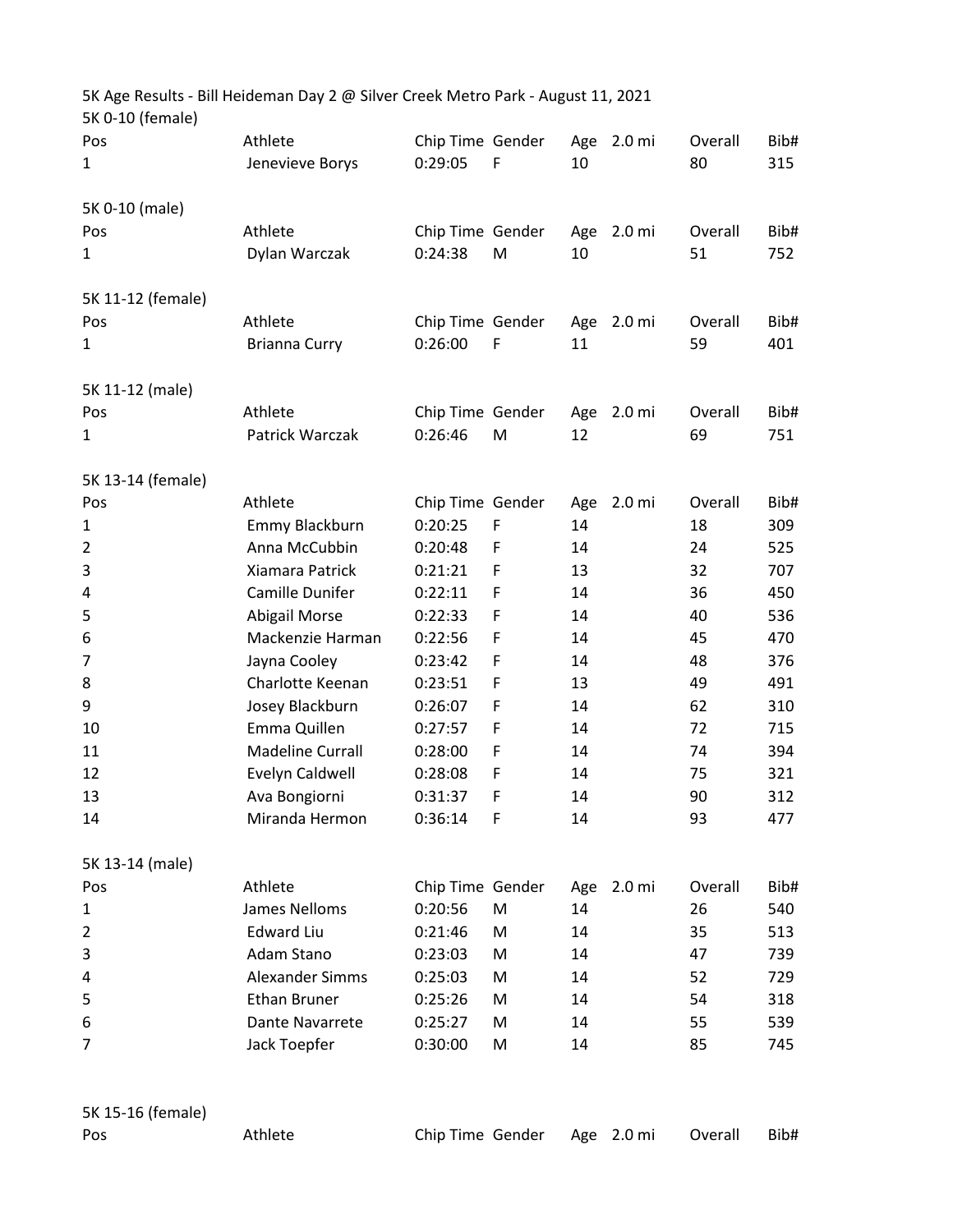| 2<br>Nina Loofboro<br>0:19:20<br>F<br>15<br>8<br>3<br>15<br>0:21:03<br>Katie Lane<br>F<br>30<br>4<br><b>Elsie Haught</b><br>16<br>0:25:31<br>F<br>56<br>5<br>Jeanie Barzellato<br>15<br>68<br>0:26:38<br>F<br>6<br>Sydney Hillyard<br>0:27:59<br>F<br>15<br>73<br>7<br>Emma Smith<br>0:28:45<br>F<br>15<br>78<br>8<br>Miranda Bailey<br>15<br>0:28:52<br>F<br>79<br>9<br>Sandra King<br>F<br>15<br>86<br>0:30:16<br>Hannah Robinson<br>15<br>10<br>87<br>0:30:27<br>F<br>11<br>Anabelle Yensel<br>F<br>15<br>0:31:25<br>89 | 1 | Alissa Kipp | 0:19:06 | F | 15 | 6 | 500 |
|----------------------------------------------------------------------------------------------------------------------------------------------------------------------------------------------------------------------------------------------------------------------------------------------------------------------------------------------------------------------------------------------------------------------------------------------------------------------------------------------------------------------------|---|-------------|---------|---|----|---|-----|
|                                                                                                                                                                                                                                                                                                                                                                                                                                                                                                                            |   |             |         |   |    |   | 517 |
|                                                                                                                                                                                                                                                                                                                                                                                                                                                                                                                            |   |             |         |   |    |   | 506 |
|                                                                                                                                                                                                                                                                                                                                                                                                                                                                                                                            |   |             |         |   |    |   | 471 |
|                                                                                                                                                                                                                                                                                                                                                                                                                                                                                                                            |   |             |         |   |    |   | 306 |
|                                                                                                                                                                                                                                                                                                                                                                                                                                                                                                                            |   |             |         |   |    |   | 478 |
|                                                                                                                                                                                                                                                                                                                                                                                                                                                                                                                            |   |             |         |   |    |   | 734 |
|                                                                                                                                                                                                                                                                                                                                                                                                                                                                                                                            |   |             |         |   |    |   | 304 |
|                                                                                                                                                                                                                                                                                                                                                                                                                                                                                                                            |   |             |         |   |    |   | 499 |
|                                                                                                                                                                                                                                                                                                                                                                                                                                                                                                                            |   |             |         |   |    |   | 721 |
|                                                                                                                                                                                                                                                                                                                                                                                                                                                                                                                            |   |             |         |   |    |   | 762 |

5K 15-16 (male)

| Pos            | Athlete              | Chip Time Gender |   | Age | 2.0 <sub>mi</sub> | Overall | Bib# |
|----------------|----------------------|------------------|---|-----|-------------------|---------|------|
| 1              | Philip Liu           | 0:19:24          | М | 16  |                   | 11      | 512  |
| $\overline{2}$ | Andy Long            | 0:19:30          | M | 16  |                   | 12      | 516  |
| 3              | Peyton Carney        | 0:19:40          | M | 15  | 0:12:38           | 13      | 343  |
| 4              | Alejandro Navarrete  | 0:19:43          | M | 16  |                   | 14      | 538  |
| 5              | <b>Bryce Denison</b> | 0:19:45          | M | 15  |                   | 15      | 444  |
| 6              | Ql Marreon Marks     | 0:20:41          | M | 16  |                   | 22      | 522  |
| 7              | Jackson Hunger       | 0:20:44          | M | 15  |                   | 23      | 484  |
| 8              | <b>Tom Kever</b>     | 0:20:56          | M | 16  |                   | 27      | 494  |
| 9              | Dylan Molter         | 0:21:01          | M | 15  |                   | 29      | 768  |
| 10             | Luke Furukawa        | 0:21:05          | M | 16  |                   | 31      | 461  |
| 11             | Aiden Roman          | 0:22:20          | M | 16  |                   | 37      | 723  |
| 12             | Logan Virag          | 0:22:50          | M | 15  |                   | 41      | 749  |
| 13             | Duncan Bryk          | 0:22:55          | M | 16  |                   | 44      | 320  |
| 14             | Ryan Keren           | 0:22:58          | M | 15  |                   | 46      | 493  |
| 15             | Jayden Oakes         | 0:25:51          | M | 15  |                   | 58      | 703  |
| 16             | Luke King            | 0:26:10          | M | 15  |                   | 64      | 498  |
| 17             | <b>Freddie Mealy</b> | 0:27:11          | M | 15  |                   | 71      | 528  |
| 18             | Luke Heineking       | 0:28:37          | M | 15  |                   | 77      | 476  |

5K 17-18 (female)

| Pos            | Athlete          | Chip Time Gender | 2.0 mi<br>Age | Overall | Bib# |
|----------------|------------------|------------------|---------------|---------|------|
| 1              | Kayla Ritzman    | 0:22:24<br>F     | 18            | 39      | 720  |
| $\overline{2}$ | Rachel Whetstone | 0:22:55<br>F     | 17            | 42      | 756  |
| 3              | Laci Garner      | 0:26:00<br>F     | 18            | 60      | 463  |
| 4              | Casey Warren     | 0:26:08<br>F     | 18            | 63      | 753  |
| 5              | Jessica Eubank   | 0:26:23<br>F     | 17            | 66      | 763  |
| 6              | Faith Pavkov     | 0:26:58<br>F     | 17            | 70      | 708  |
| 7              | Wiriya Khem      | 0:28:13<br>F     | 18            | 76      | 497  |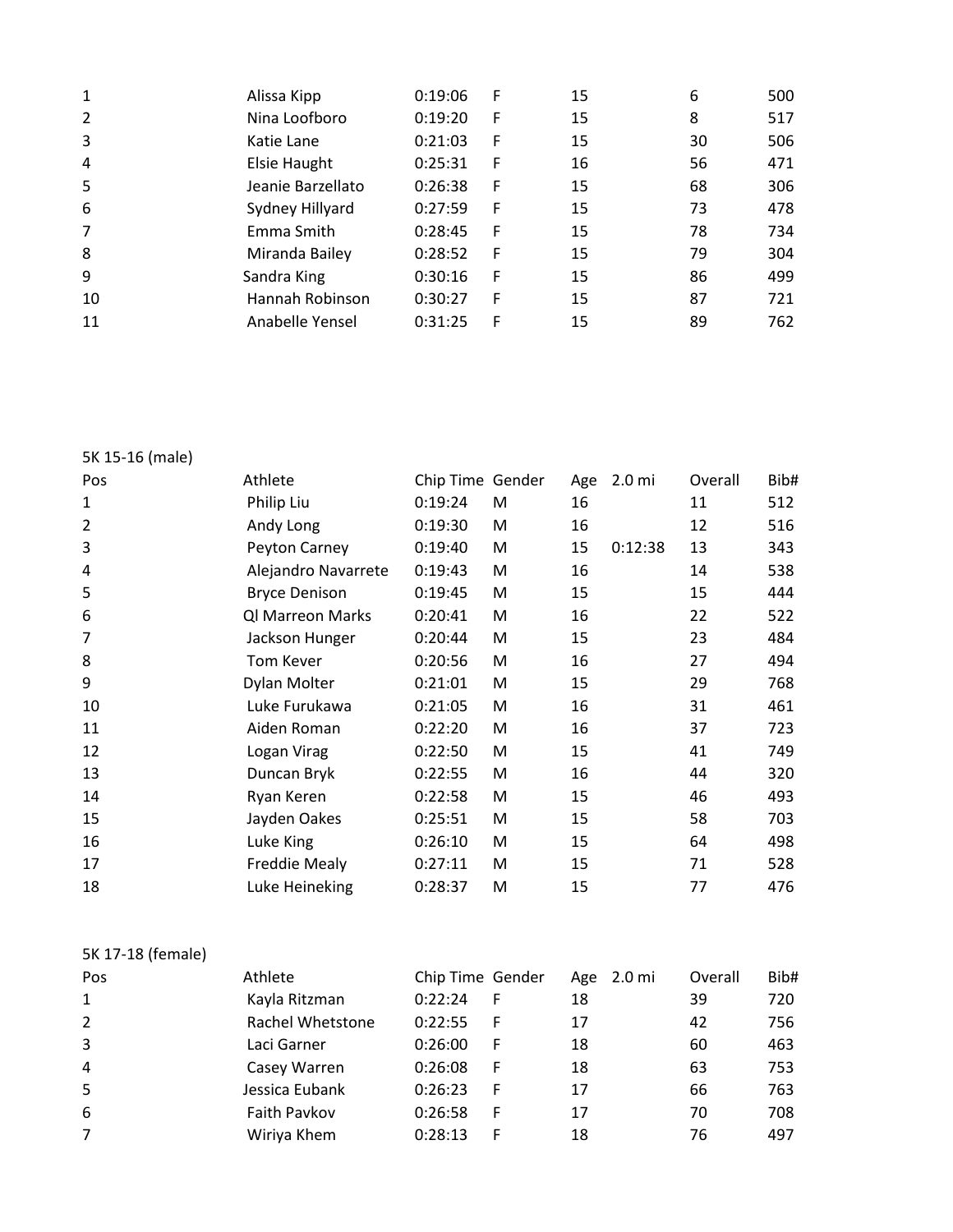| 8 | Leah Ruegg | 0:29:10 |  |  |  | 725 |
|---|------------|---------|--|--|--|-----|
|---|------------|---------|--|--|--|-----|

| 5K 17-18 (male) |                      |                  |   |     |                   |         |      |
|-----------------|----------------------|------------------|---|-----|-------------------|---------|------|
| Pos             | Athlete              | Chip Time Gender |   | Age | 2.0 <sub>mi</sub> | Overall | Bib# |
| 1               | Ezra Turner          | 0:18:01          | M | 18  |                   | 1       | 747  |
| $\overline{2}$  | Zach Meixner         | 0:18:14          | M | 18  |                   | 3       | 530  |
| 3               | <b>Tyson Denison</b> | 0:18:26          | M | 17  |                   | 4       | 443  |
| 4               | Sam Bockstoce        | 0:18:39          | M | 17  |                   | 5       | 311  |
| 5               | Ql Aden Marks        | 0:19:14          | M | 17  |                   | 7       | 521  |
| 6               | George Hennigin      | 0:19:59          | M | 17  | 0:12:40           | 16      | 766  |
| 7               | William Jones        | 0:20:05          | M | 18  | 0:12:40           | 17      | 488  |
| 8               | Gavin Davis          | 0:20:27          | M | 17  |                   | 19      | 441  |
| 9               | Luke Jenkins         | 0:20:39          | M | 17  |                   | 21      | 487  |
| 10              | Damon Furukawa       | 0:20:54          | M | 17  |                   | 25      | 460  |
| 11              | Jacob Soyars         | 0:21:24          | M | 17  |                   | 33      | 737  |
| 12              | <b>Ben Carlson</b>   | 0:21:37          | M | 18  |                   | 34      | 767  |
| 13              | Kyle Schmidt         | 0:26:01          | M | 17  |                   | 61      | 728  |
| 14              | <b>Edward Sands</b>  | 0:26:15          | M | 18  |                   | 65      | 764  |

| 5K 19-39 (female) |                       |                  |   |     |                   |         |      |
|-------------------|-----------------------|------------------|---|-----|-------------------|---------|------|
| Pos               | Athlete               | Chip Time Gender |   | Age | 2.0 <sub>mi</sub> | Overall | Bib# |
| 1                 | Maryssa Heard         | 0:29:52          | F | 19  |                   | 84      | 473  |
| $\overline{2}$    | <b>Ashley Puls</b>    | 0:31:00          | F | 27  |                   | 88      | 714  |
| 5K 19-39 (male)   |                       |                  |   |     |                   |         |      |
| Pos               | Athlete               | Chip Time Gender |   | Age | 2.0 <sub>mi</sub> | Overall | Bib# |
| $\mathbf{1}$      | <b>Broc Martin</b>    | 0:18:07          | M | 31  |                   | 2       | 523  |
| $\overline{2}$    | Jeremy Pope           | 0:19:22          | M | 35  |                   | 10      | 711  |
| 3                 | Gideon Kaine          | 0:20:30          | M | 20  |                   | 20      | 490  |
| 4                 | <b>Blake Hillyard</b> | 0:22:23          | M | 19  |                   | 38      | 479  |
| 5                 | Zeke Hamilton         | 0:24:11          | M | 39  |                   | 50      | 469  |
| 6                 | <b>Curtis Nissley</b> | 0:25:25          | M | 39  |                   | 53      | 701  |
| 7                 | <b>Daniel Lewis</b>   | 0:26:29          | M | 30  |                   | 67      | 509  |
| 5K 40- (female)   |                       |                  |   |     |                   |         |      |
| Pos               | Athlete               | Chip Time Gender |   | Age | 2.0 <sub>mi</sub> | Overall | Bib# |
| 1                 | Cyndi Boone           | 0:25:45          | F | 42  |                   | 57      | 313  |
| 2                 | <b>Stacie Humm</b>    | 0:35:38          | F | 45  |                   | 92      | 483  |
| 5K 40- (male)     |                       |                  |   |     |                   |         |      |
| Pos               | Athlete               | Chip Time Gender |   | Age | 2.0 <sub>mi</sub> | Overall | Bib# |
|                   |                       |                  |   |     |                   |         |      |